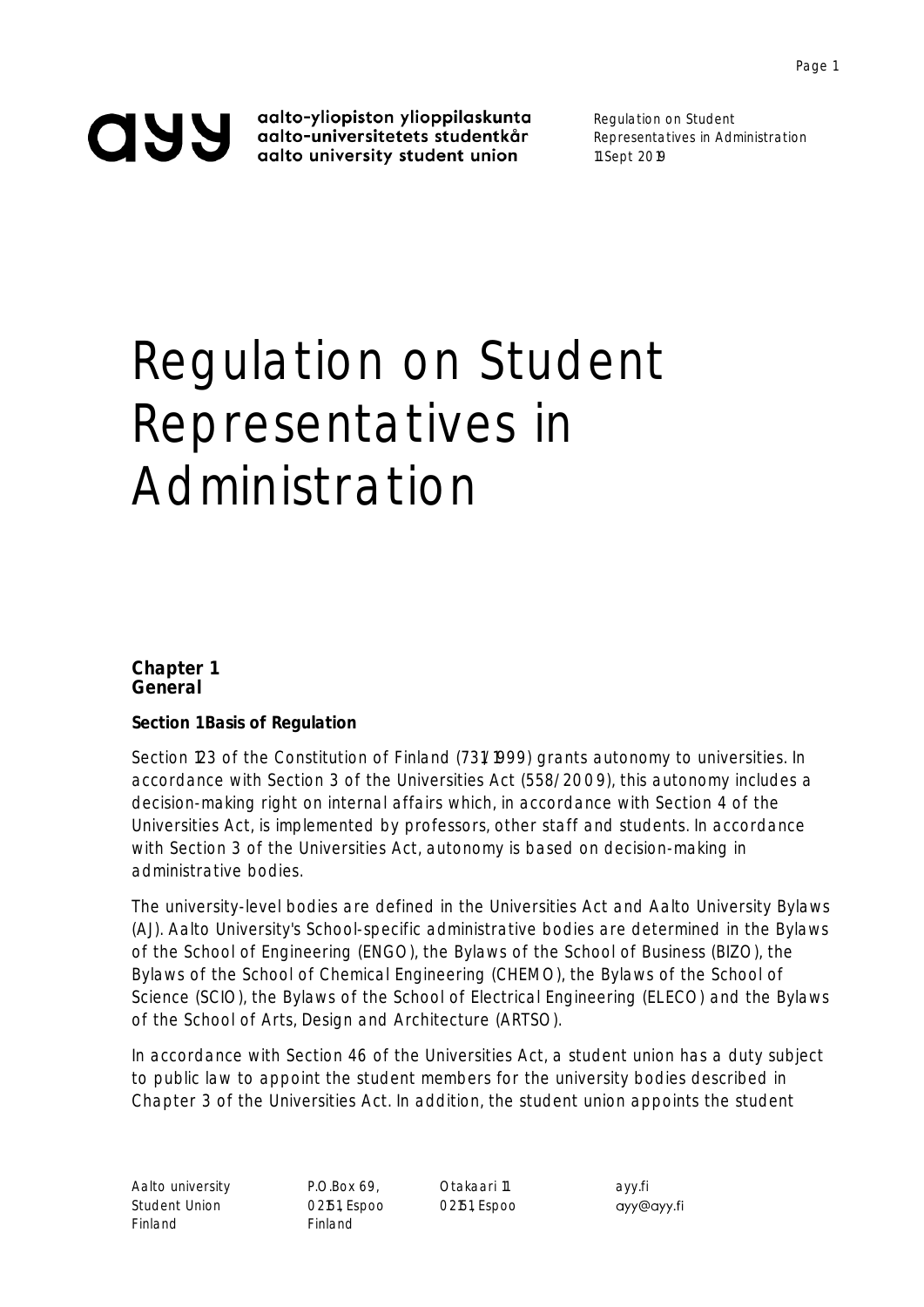representatives defined in the bylaws as well as other student representatives imposed by the university.

This Regulation defines the principles by which Aalto University Student Union selects student representatives in administration. In addition, the Regulation defines how the Student Union guides the work of student representatives.

**Section 2 Scope of application**

This Regulation applies when the Student Union is selecting student representatives to the administrative bodies and working groups imposed by the administration of the University and the Schools.

This Regulation applies to the following administrative bodies, in particular:

## I. The University's Academic Affairs Committee (Section II of AJ)

- 2. Academic Appeals Board (Section 19 of AJ)
- 3. School-specific Academic Affairs Committees (Section 24 of AJ)
- 4. Degree Programme Committees (Section 9 of ENGO, CHEMO, SCIO and ELECO)

The Student Union Board decides upon the student representatives of other administrative bodies and working groups by applying this Regulation.

**Chapter 2 Position of student representatives in administration**

**Section 3 Eligibility**

When selecting student members subject to this Regulation, any person with a right to complete a basic or postgraduate degree at Aalto University is eligible for selection.

Eligibility requires that the student has registered for attendance at Aalto University by the end of the application period at the latest.

When selecting student members for a School-specific Academic Committee, only students of that School are eligible.

**Section 4 Consent**

No one can be selected or appointed as member of an administrative body against their will.

**Section 5 Obligations**

A student representative in administration is obliged to attend meetings of the administrative body or to notify the body's other student representatives and the meeting's organiser about their absence.

A student is obliged to comply with Aalto University's Code of Conduct when acting as student representative.

ayy@ayy.fi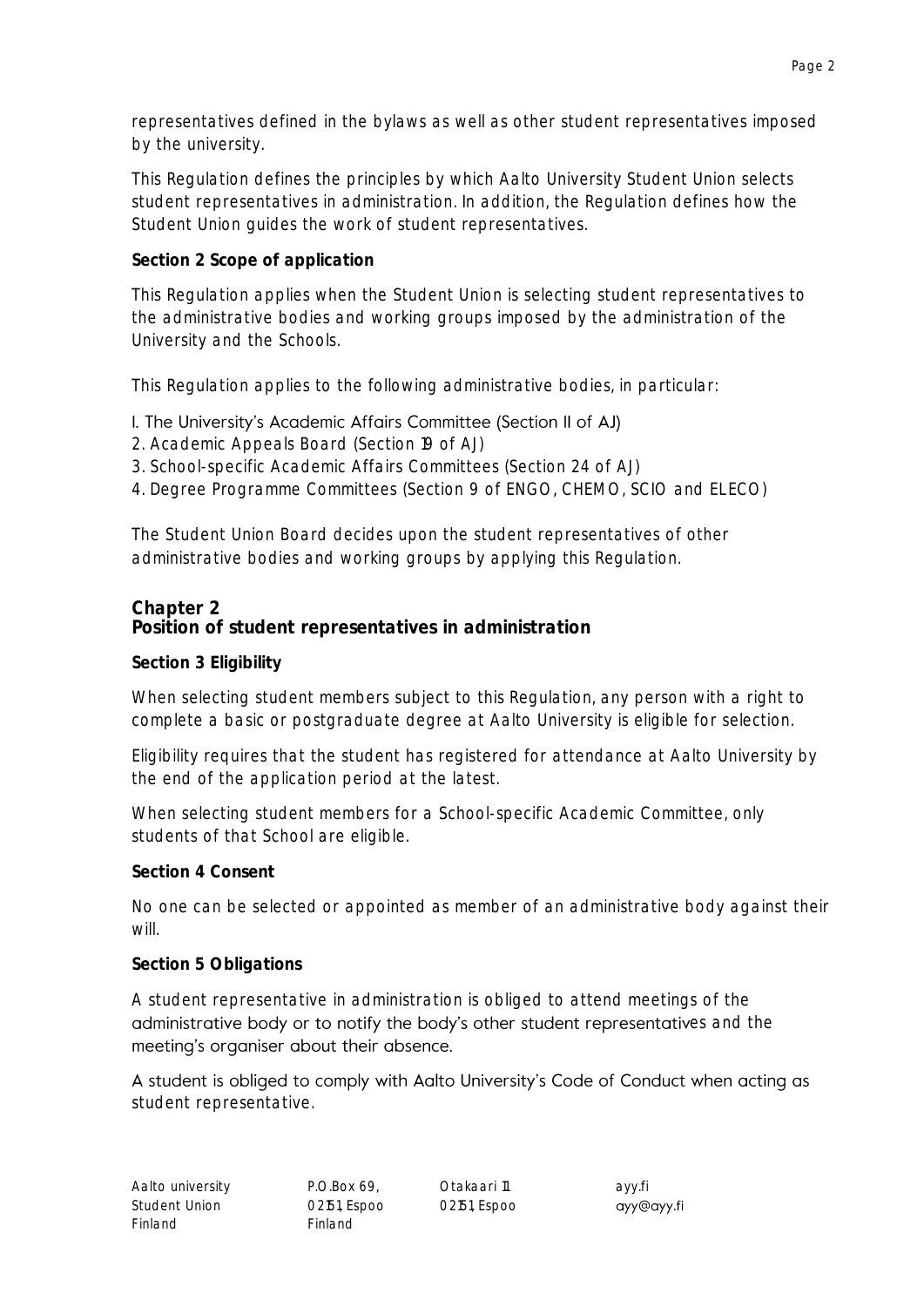If a student representative repeatedly neglects the obligations defined in Section 5, the Student Union Board may dismiss them from their position and appoint a new student representative to take their place. The person in question must be offered an opportunity to explain the situation before the dismissal.

**Section 7 Representation**

A student representative in administration represents all Aalto University students in their position.

If they are acting as the Student Union's representative in their position, they are obliged to comply with the Student Union's policies.

## **Section 8 Register**

An electronic register in compliance with its privacy policy is kept of all student representatives in administrative bodies.

The data in the register is maintained by an employee appointed by the Student Union's Executive Director.

## **Chapter 3 Applying to student representative in administration**

**Section 9 Application period**

A vacant student representative position must primarily be publicly declared vacant, unless there are justified reasons to deviate from this.

The application period, including its first and last day, is at least seven days. For a justified reason, the application period may be shorter.

A position of trust must be declared vacant as soon as possible after the University or the student member themself has announced that their position will become vacant.

If a student member's position becomes vacant between academic terms, the selection can be delayed until the beginning of the next academic term.

A position of trust may be declared vacant again or the application period extended if the Student Union's Board considers that the students' interest so requires. When a position of trust is reopened or the application period extended, the previous applicants are considered without a new application.

**Section 10 Call for applications**

Application to student representatives in administration is opened with a call for applications, which is published immediately as the application period opens, in accordance with Section 12.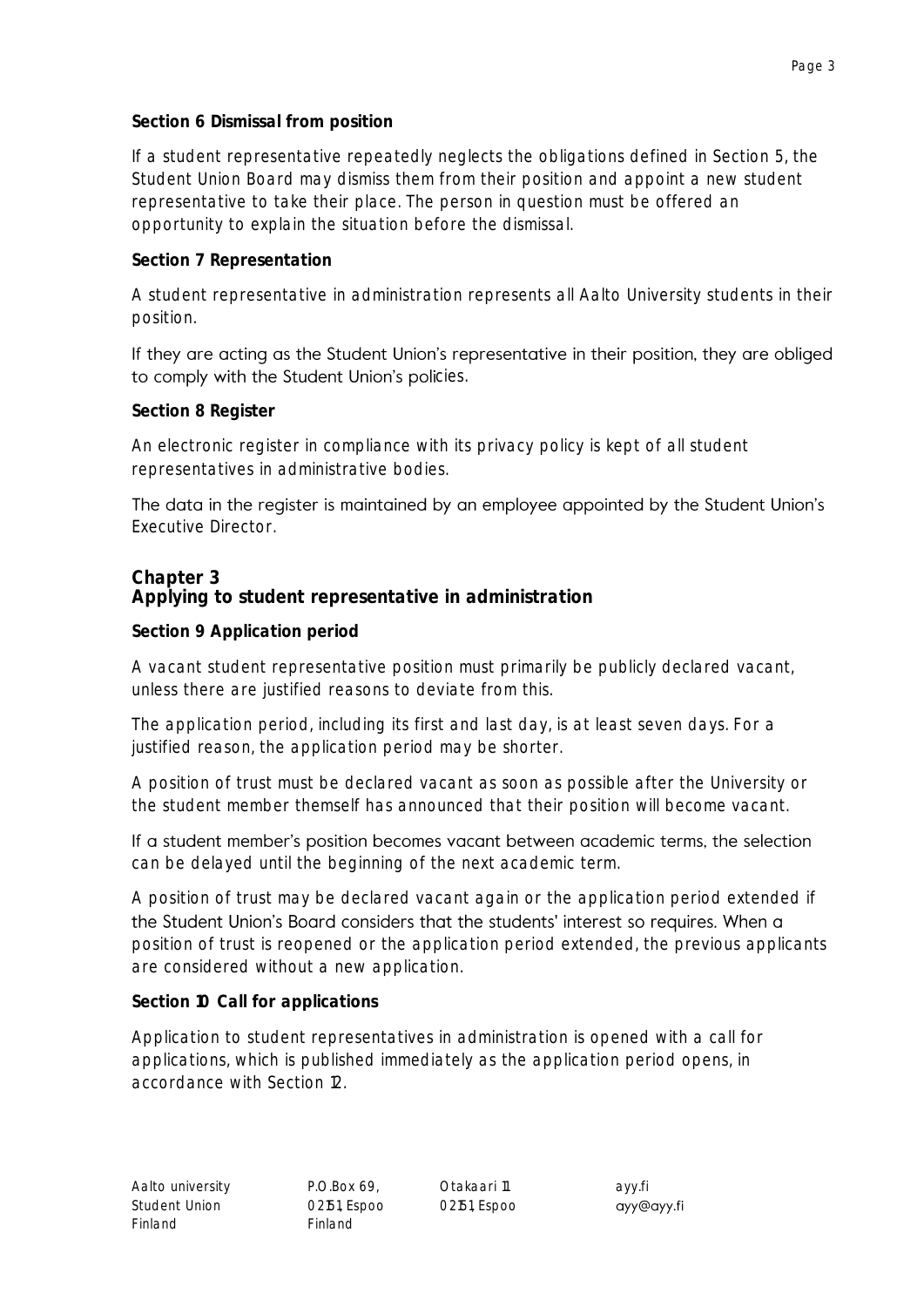The call for applications includes a brief description of the administrative body's duties, language and term of office as well as contact details for the person who provides further information and the deadline for applications.

An employee appointed by the Student Union's Executive Director is responsible for and provides further information on the call for applications.

**Section 11 Application**

Applications must be submitted in the manner stated in the call for applications and by the given deadline.

The application must be in Finnish, Swedish or English.

The Student Union can ask the applicant for further details if the information on the application is unclear or lacking.

An application can be supplemented until the deadline given in the call for applications. An application can be withdrawn before the selections are made.

**Section 12 Informing**

A student member's position of trust is declared open with a call for applications on the Student Union's official notice board and in possible other communications channels.

All applicants will be informed about the selection decision within two working days of the publication of the Board meeting's list of decisions at the latest. The Board's decision will be communicated onwards by an employee appointed by the Student Union's Executive Director.

All communications must take into account what is provided in the Administrative Procedure Act (434/2003) and the Language Act (423/2003) on a citizen's right to use their own language.

**Section 13 Guidelines concerning the application**

In order to be appointed to an administrative body, a person must submit a written application to the Student Union's Board in the manner provided in this Regulation and in the call for applications.

The call for applications can be amended by decision of the Student Union's Board.

If other guidelines than the call for applications are to be used, this must be separately mentioned in the call for applications.

**Section 14 Processing of applications**

The employee appointed by the Student Union's Executive Director is responsible for processing the applications.

If necessary, the Student Union can hear the relevant associations operating within it.

The Administrative Procedure Act (434/2003) on the pending effect of an administrative matter must be taken into account when processing applications.

| Aalto university | P.O.Box 69.    | Otakaari 11  | ayy.fi     |
|------------------|----------------|--------------|------------|
| Student Union    | 02151, Espoo   | 02151, Espoo | ayy@ayy.fi |
| Finland          | <b>Finland</b> |              |            |